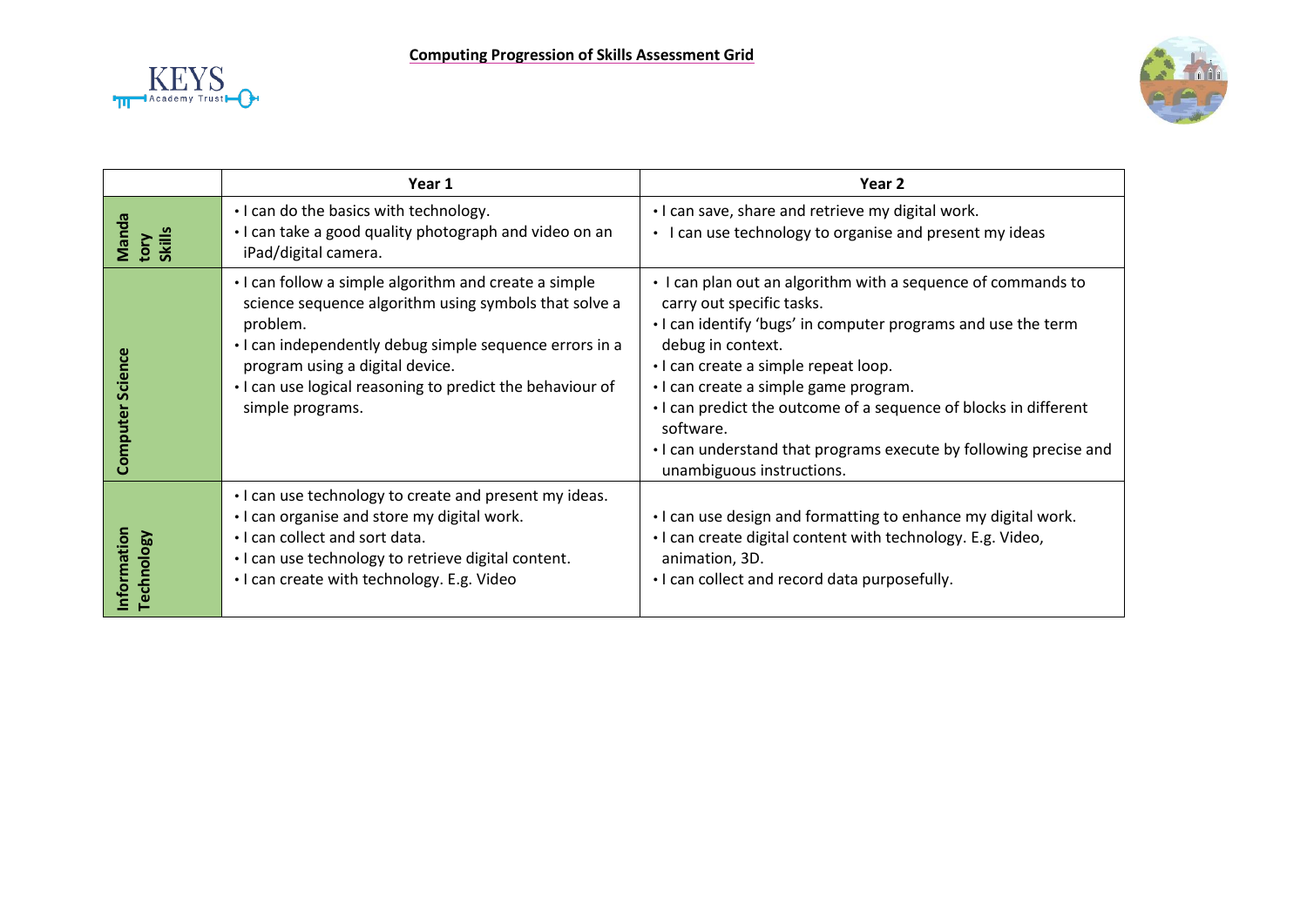| Digital Literacy | I can recognise the ways we use technology in our<br>classroom, my home and community.<br>. I understand something online may upset and know<br>where to find help it anything does.<br>• I can communicate politely via the internet.<br>. I understand that once something it posted you lose<br>control if it.<br>. I can describe how to behave online in ways that do not<br>upset others and can give examples.<br>• I know the rules of using technology at home or in<br>school.<br>. I can explain what personal information is and give<br>examples of it.<br>I am aware that content online is owned by the person<br>that created it. | • I can give examples of how technology is used to communicate<br>beyond school.<br>. I understand that somethings online may upset me and that I<br>cannot trust everyone online.<br>. I can use online services to communicate safely. (Online<br>Relationships).<br>. I understand that once something it posted you lose control if it<br>and know how to get help if I need to. (Online Reputation).<br>• I can give examples of online bullying behaviour, I understand<br>the impact it may have and I know where to go for support.<br>(Online Bullying).<br>. I know the rules of using technology at home or in school.<br>(Health well being).<br>. I can explain what personal information is and understand the<br>need for passwords to protect it (Privacy and Security).<br>• I can recognize common uses of information technology<br>beyond school. |
|------------------|---------------------------------------------------------------------------------------------------------------------------------------------------------------------------------------------------------------------------------------------------------------------------------------------------------------------------------------------------------------------------------------------------------------------------------------------------------------------------------------------------------------------------------------------------------------------------------------------------------------------------------------------------|-----------------------------------------------------------------------------------------------------------------------------------------------------------------------------------------------------------------------------------------------------------------------------------------------------------------------------------------------------------------------------------------------------------------------------------------------------------------------------------------------------------------------------------------------------------------------------------------------------------------------------------------------------------------------------------------------------------------------------------------------------------------------------------------------------------------------------------------------------------------------|
| Key milestones   | By the end of Key Stage 1 the main milestones all children should have made are:<br>To log on and off devices and to have basic keyboard and mouse skills.<br>➤<br>To use technology safely and respectfully knowing to keep personal information private.<br>➤<br>To know where to go to for help and support when there are concerns about content online.<br>➤<br>To understand what an algorithm is and to create/debug simple sequences in a range of programs.<br>➤                                                                                                                                                                         |                                                                                                                                                                                                                                                                                                                                                                                                                                                                                                                                                                                                                                                                                                                                                                                                                                                                       |

|                    | Year 3                                                                                                                                                         | Year 4                                                                                                   |
|--------------------|----------------------------------------------------------------------------------------------------------------------------------------------------------------|----------------------------------------------------------------------------------------------------------|
| Mandat<br>y Skills | • I can troubleshoot when something doesn't appear to be  <br>working with my device.<br>• I can discuss different types of digital content and file<br>types. | • I can label the different types of input connections on devices.<br>• I can explain common file types. |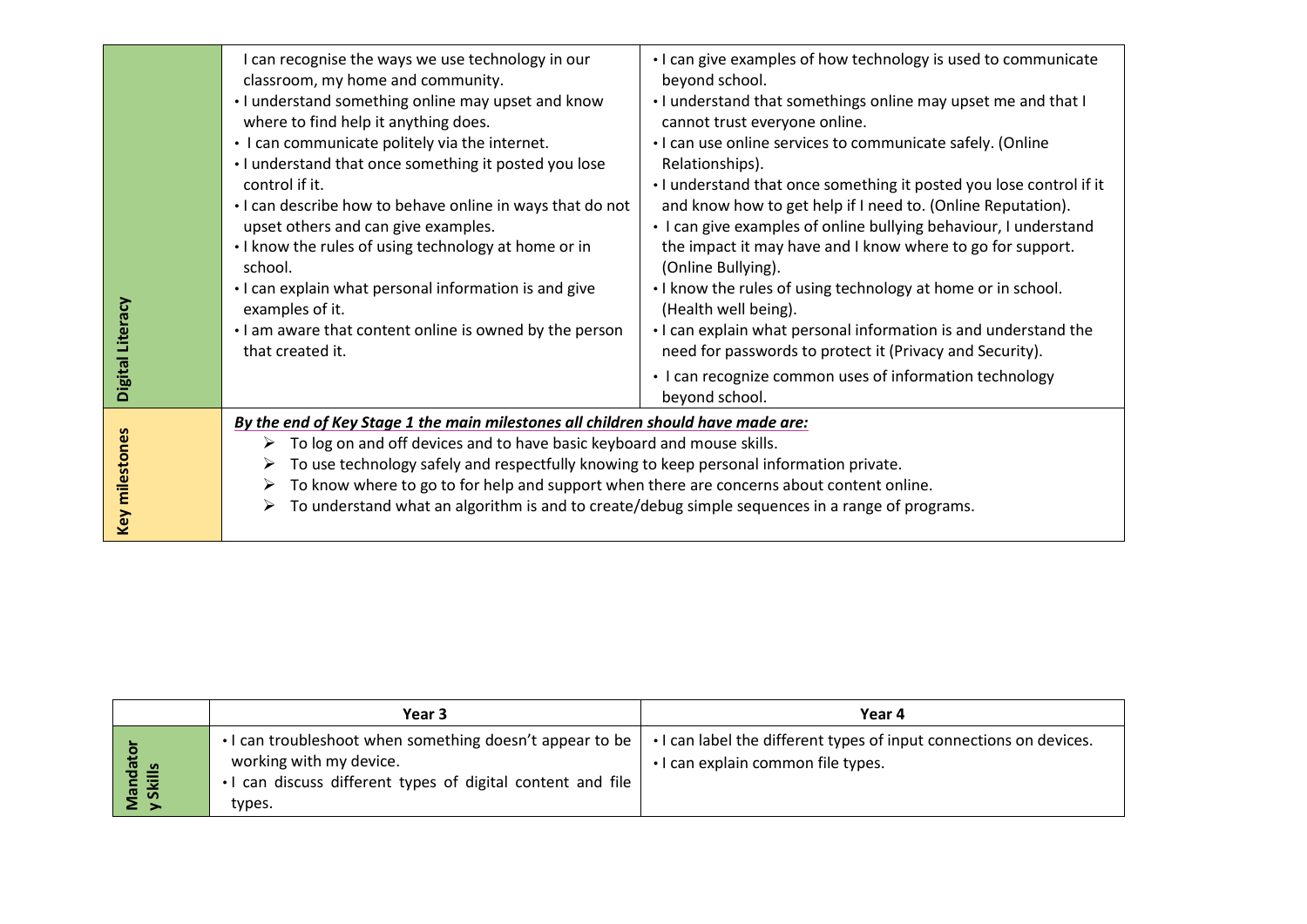| Computer Science                 | . I can plan, create and debug programs.<br>• I can use decomposition to help me solve computing<br>problems.<br>· I can use sequence, selection, repetition and variables in<br>programs<br>. I can work with various forms of input and output.<br>• I can use logical reasoning to predict and correct errors in<br>algorithms and programs.<br>• I can explain how the internet works.<br>· I can explain how a search engine works.                                                                                                                                                                                                                                                                                                                                           | · I can design an algorithm to simulate a real-life situation.<br>. I can solve an open-ended problem by breaking it up into smaller<br>parts.<br>• I can design and write a program for a given purpose including<br>specific programming features.<br>. I can test existing programs to see how they could be improved.                                                                                                                                                                                                                                                                                                                                                                                                                                                                                                                                                                                                                                                                            |
|----------------------------------|------------------------------------------------------------------------------------------------------------------------------------------------------------------------------------------------------------------------------------------------------------------------------------------------------------------------------------------------------------------------------------------------------------------------------------------------------------------------------------------------------------------------------------------------------------------------------------------------------------------------------------------------------------------------------------------------------------------------------------------------------------------------------------|------------------------------------------------------------------------------------------------------------------------------------------------------------------------------------------------------------------------------------------------------------------------------------------------------------------------------------------------------------------------------------------------------------------------------------------------------------------------------------------------------------------------------------------------------------------------------------------------------------------------------------------------------------------------------------------------------------------------------------------------------------------------------------------------------------------------------------------------------------------------------------------------------------------------------------------------------------------------------------------------------|
| Information<br><b>Technology</b> | . I can improve the quality and presentation of my work.<br>11. I can create with technology. E.g. Video, animation,<br>3D.<br>· 12. I can collect, analyse, evaluate and present data and<br>information.<br>• 13. I can use advanced search tools.                                                                                                                                                                                                                                                                                                                                                                                                                                                                                                                               | . I can improve the quality and presentation of my work using<br>editing and formatting techniques.<br>· I can create with technology. E.g. Video, animation, 3D.<br>. I can use a search engine and I am aware that not everything I<br>read online is correct. (Online Bullying).<br>. I can understand computer networks including the internet.<br>. I can understand how the world wide web offers opportunity for<br>communication and collaboration.                                                                                                                                                                                                                                                                                                                                                                                                                                                                                                                                          |
| Digital Literacy                 | . I know how to use the internet.<br>· I can analyse information and make accurate searches.<br>. I understand the need for copyright and the<br>consequences of ignoring it.<br>. I am aware of what I should be sharing online and where<br>to go for help if I need it.<br>. I understand that I cannot trust everyone I talk to online,<br>that I should be a good digital citizen and where to go for<br>help if something upsets me online.<br>. I can explain what bullying is and know where to go for<br>help.<br>• I understand the impact technology can have on my<br>health, well - being and lifestyle.<br>• I know who I should be sharing information with and<br>how to keep my data secure.<br>• I understand the term identity and I can take<br>appropriately. | · I can collaborate online to create digital content.<br>· I can evaluate information presented to me to make informed<br>choices about what is Fake News.<br>· I can describe strategies for safe and fun experiences in a range of<br>online social environments and I'm respectful to others online.<br>(Online Relationships).<br>. I understand that people may have a different online identity to<br>that in real life and am able to interact with others. (Self Image).<br>. I am aware others can find information out about me by searching<br>online. (Online Reputation).<br>. I know which technologies are used for online bullying and I am<br>considerate of others when posting myself. (Online Bullying).<br>. I understand the impact technology can have on my health, well<br>being and lifestyle. (Health well being).<br>. I am aware that some people want to access my data and can take<br>appropriate measures to ensure this doesn't happen. (Privacy and<br>Security). |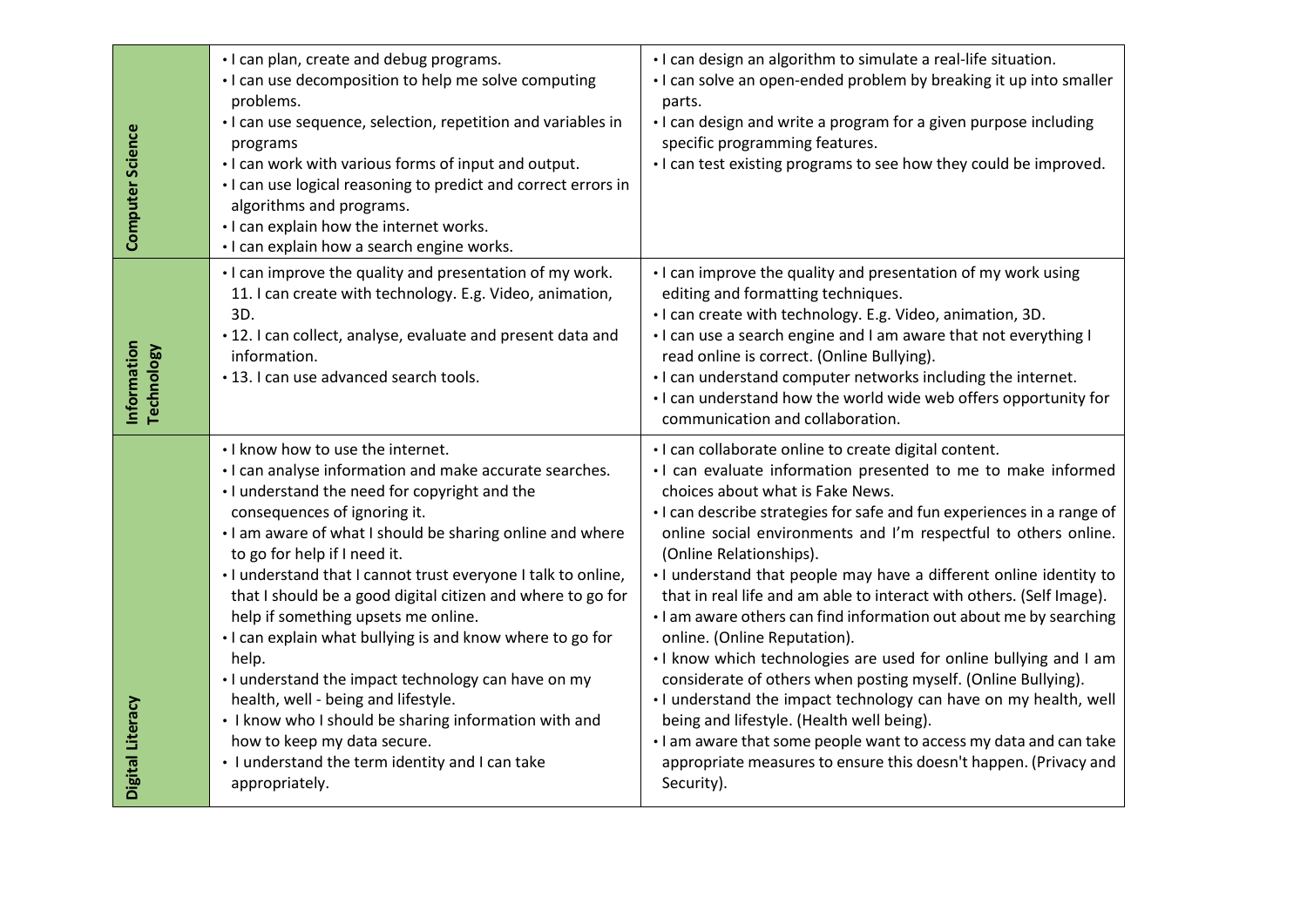|       | By the end of Year 4 the main milestones all children should have made are:                       |
|-------|---------------------------------------------------------------------------------------------------|
| es    | Ensuring technology is used responsibly and respectfully, knowing what unacceptable behaviour is. |
| lesto | $\triangleright$ Knowing who to go to for support and who to raise concerns with.                 |
|       | Being able to design, write and debug programs/ being able to decompose them into smaller parts.  |
|       | $\triangleright$ Collecting, analysing and evaluating data using a range of software.             |
| Key   | To be able to save and retrieve saved work.                                                       |

|                      | Year 5                                                                                                                                                                                                                                                                                                                                                                                                                                                                                                                                                                        | Year 6                                                                                                                                                                                                                                                                                                                                                                                                                    |
|----------------------|-------------------------------------------------------------------------------------------------------------------------------------------------------------------------------------------------------------------------------------------------------------------------------------------------------------------------------------------------------------------------------------------------------------------------------------------------------------------------------------------------------------------------------------------------------------------------------|---------------------------------------------------------------------------------------------------------------------------------------------------------------------------------------------------------------------------------------------------------------------------------------------------------------------------------------------------------------------------------------------------------------------------|
| Vlandato<br>y Skills | I can make a QR codes that links to my own work.<br>$\bullet$<br>I can film and produce a short video<br>$\bullet$                                                                                                                                                                                                                                                                                                                                                                                                                                                            | I can collaborate to create digital content.<br>I can create a consistent design for my presentation,<br>and present to others.                                                                                                                                                                                                                                                                                           |
|                      | I can decompose a problem, design an algorithm and<br>$\bullet$<br>use this to write a program.<br>I can design and write a program linked to physical<br>$\bullet$<br>systems and sensors.<br>I can use variables, conditional statements,<br>$\bullet$<br>procedures & repeat commands to improve<br>programs.<br>I can use logical reasoning to detect & debug a<br>$\bullet$<br>program.<br>I can explore networks and internet traffic.<br>$\bullet$<br>I can translate binary numbers to decimal.<br>$\bullet$<br>I can create a basic web page using HTML<br>$\bullet$ | I can design, plan & create a complex programs.<br>I can test, debug and modify a program to improve<br>it.<br>I can write a program using a text based<br>programming language.<br>I can use logical reasoning to detect and correct<br>errors in algorithms and programs.<br>I understand how computer networks work,<br>including the internet.<br>I can talk about the way search results are selected<br>and ranked. |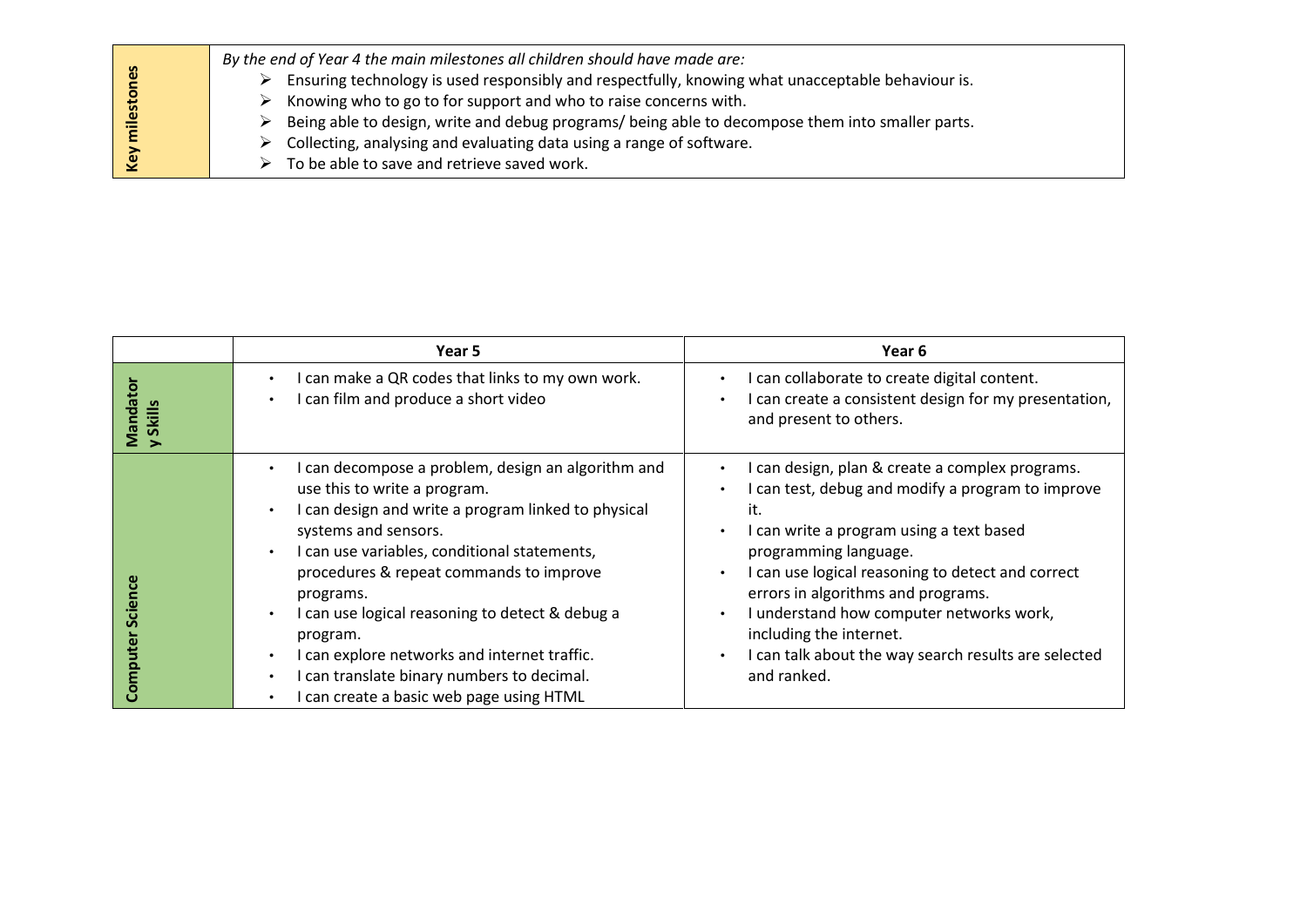| Information Technology | I can record and produce a podcast / audio clips.<br>$\bullet$<br>I can use unfamiliar technology to create content.<br>$\bullet$<br>I can improve the quality and presentation of my<br>$\bullet$<br>work.<br>I can use a spreadsheet to collect and record data. 2F<br>$\bullet$<br>I can use a search engine and I am aware that not<br>$\bullet$<br>everything I read online is correct.                                                                                                                                                                                                                                                                                                                                                                                                                                                                                                                                                                                               | I can create and combine a range of media in order<br>$\bullet$<br>to produce digital content.<br>I can improve the quality and presentation of my<br>work using editing and formatting techniques.<br>I can create a digital storyboard to plan a project or<br>investigation.<br>I can talk about audience, atmosphere and structure<br>when planning a particular outcome.<br>I can use a search engine and I am aware that not<br>everything I read online is correct and that other<br>people may be attempting to influence my opinions                                                                                                                                                                                                                                                                                       |
|------------------------|--------------------------------------------------------------------------------------------------------------------------------------------------------------------------------------------------------------------------------------------------------------------------------------------------------------------------------------------------------------------------------------------------------------------------------------------------------------------------------------------------------------------------------------------------------------------------------------------------------------------------------------------------------------------------------------------------------------------------------------------------------------------------------------------------------------------------------------------------------------------------------------------------------------------------------------------------------------------------------------------|-------------------------------------------------------------------------------------------------------------------------------------------------------------------------------------------------------------------------------------------------------------------------------------------------------------------------------------------------------------------------------------------------------------------------------------------------------------------------------------------------------------------------------------------------------------------------------------------------------------------------------------------------------------------------------------------------------------------------------------------------------------------------------------------------------------------------------------|
| Digital Literacy       | . I can access school email and can send emails to<br>classmates and teacher.<br>I can create a subject specific vlog and understand the<br>potential risks of sharing content online.<br>· I can collaborate to develop & improve work<br>• I can search for someone online and create a summary<br>report about that person.<br>• I understand the need for copyright and the consequences<br>of ignoring it<br>. I am aware that there are people online who may try to<br>upset me and my group of friends. I make a positive<br>contribution to my online community.<br>. I understand the impact online bullying can have and I know<br>what to do if I am the victim or I witness online bullying.<br>. I understand the impact technology can have on my health,<br>well being and lifestyle.<br>• I can create a strong password and understand the real cost<br>of some apps.<br>. I am aware that my identity can be copied by other users<br>and take appropriate precautions. | • I can explain how to protect my computer or device from<br>harm on the Internet.<br>I understand the need for copyright and the consequences<br>of ignoring it.<br>• I support my friends to protect themselves and make<br>good choices online, including reporting concerns to an<br>adult.<br>. I am aware of the ways in which the media can shape our<br>ideas about appearance.<br>. I am aware that if I need help I keep asking for it until I get<br>help.<br>I am aware of the need for positive online relationships<br>and I am mindful of others feelings at all times<br>. I understand I need to create a positive online reputation.<br>. I know how to capture evidence of online bullying and how<br>to report it.<br>. I know how to keep my data private and secure.<br>• I understand the impact technology. |